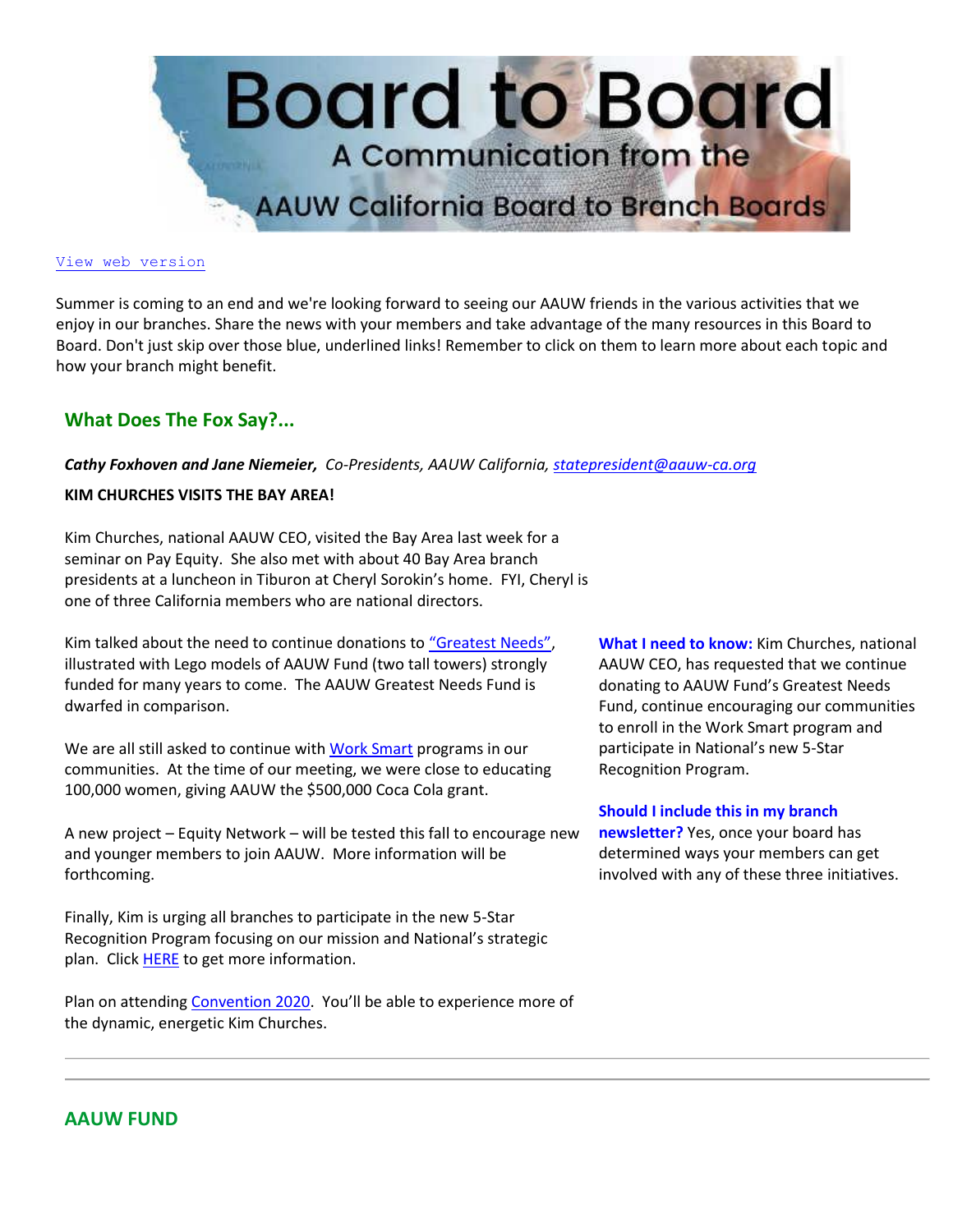## **AAUW FUND LUNCHEON DEADLINE APPROACHING…**

The deadline for the two Northern California AAUW Fund luncheons is Friday, September 20. Don't miss your chance to meet six to eight of our 32 Fellows & Grant recipients in South San Francisco (October 5) and Danville (October 6)!

The deadline for registering for our Southern California AAUW Fund luncheon is Friday, October 11. You will hear from six to eight of our Fellows & Grant recipients in Seal Beach (October 27).

Clic[k HERE](https://bor.aauw-ca.org/sendy/l/YlrJ763AeyF892b51vFm0EptRw/Z0I9DWTBtWlgZz5W8G0vjg/fyEHDZSJcBk8fwh9mQqMHQ) for more details and make your reservation today! The ticket price is still \$45 per person! Don't miss out!

Updated AAUW California Fund information is coming soon to the AAUW California website. Stay tuned for the October Board to Board!

**What I need to know:** The deadlines for the Northern CA and Southern CA Fund luncheons are September 20 and October 11 respectively.

**What I need to do:** Encourage members to attend a Fund luncheon.

#### **Should I include this in my branch**

**newsletter?** Yes. Explain the luncheons and provide a link to the registration form.

# **COLLEGE/UNIVERSITY (C/U) COMMITTEE**

#### *Donna Lilly, C/U Committee Chair,* [cu@aauw-ca.org](mailto:cu@aauw-ca.org)

### **RENEW OR RECRUIT PARTNER CAMPUSES**

Fabulous news that 89 college and university campuses in California are AAUW partner campuses! Of the 89 C/U partners, 64 paid \$175 to renew their partner membership with national AAUW. However, 25 C/U partners have lapsed in renewing their dues. Call or email your local campus reps to remind them to renew their AAUW partner membership. If your local campus has renewed their partnership, thank them. If your local campus is not an AAUW partner, now is a good time to recruit the campus as a partner. Expand your branch membership and influence your community by personally asking campus faculty and administrators to become a member of your branch.

**What I need to know:** Some College/University partnerships still need to be renewed for next year.

**What I need to do:** If you don't know whether or not the C/U partner has renewed their membership email Donna Lilly at [cu@aauw](mailto:cu@aauw-ca.org)[ca.org](mailto:cu@aauw-ca.org) including the name of the C/U partner.

**Should I include this in my branch newsletter?** No, this is for branch leaders only.

# **COMMUNICATIONS**

*Sandi Gabe, Director, Communications Committee Chair*, *[Communications@aauw-ca.org](mailto:Communications@aauw-ca.org)*

#### **IT'S ALL IN THE MENU**

Have you looked for information on the AAUW California website and were unable to find it? Check again! Based on your feedback, we recently expanded our website menu structure so that it's easier to find items by adding submenus. When you hover over a menu item a list of available submenus will display.

**What I need to know:** Facebook is an excellent tool to promote your branch and its events.

**What I need to do:** Set up a Facebook page. Instructions are on the AAUW California website. If you have a page, use it to "like" the AAUW California page.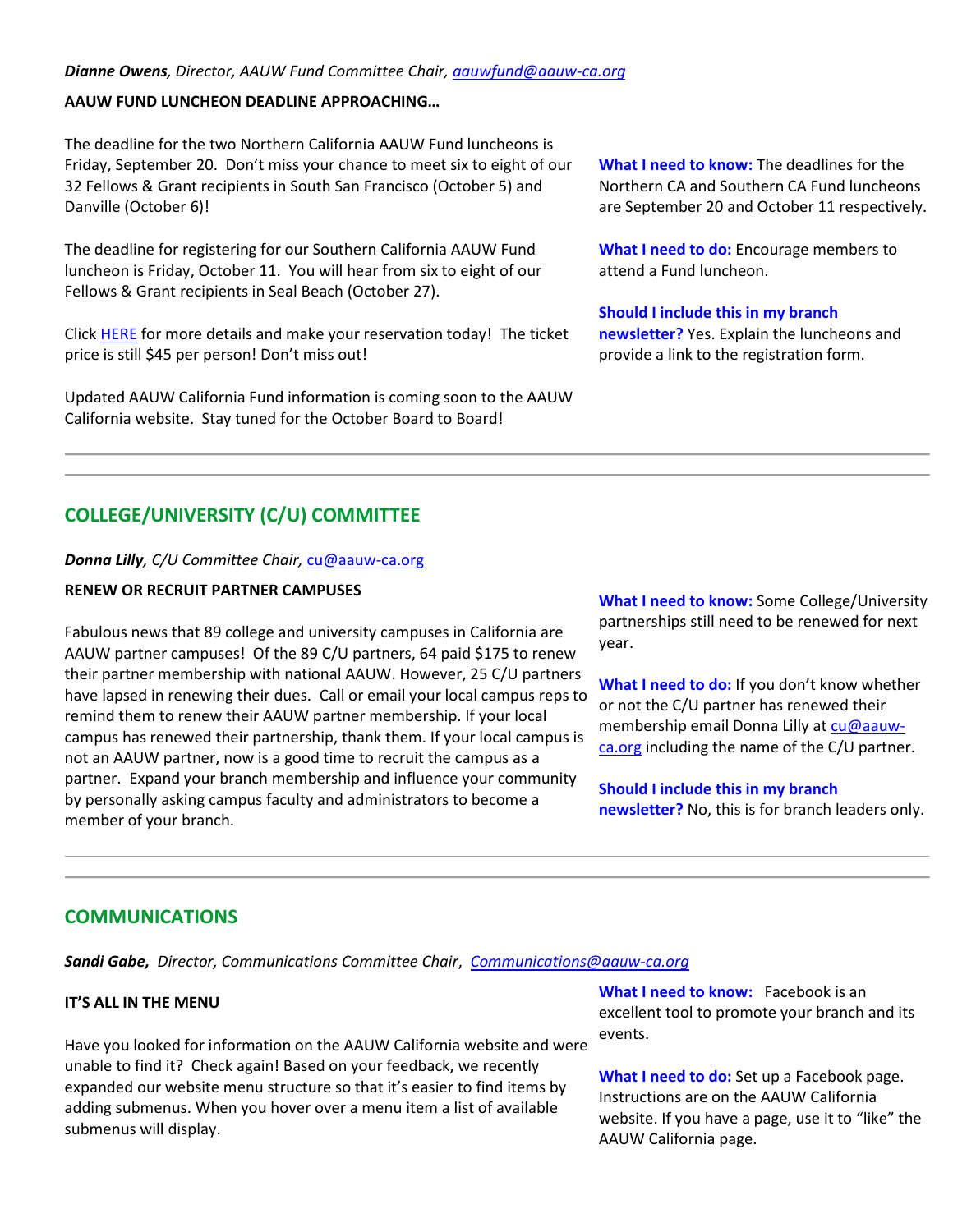### **CONNECTING WITH YOUR COMMUNITY!**

Are you having challenges getting the word out about your events? Are you looking for new members?

Using social media tools to engage your community can result in an active membership and is a great recruitment tool. Many branches are unable to get articles in their local newspapers because they are competing with other groups. Using Facebook to connect might be just the ticket!

If you're one of the 64 branches that have a Facebook account, you know the power of the tool. The AAUW California page recently "liked" all existing branch pages. Please do us a favor in return and have your branch "like" the AAUW California Facebook page from your branch page. Remember to "share" and "like" posts on your personal page so that your network of friends sees the posts in their timeline.

If you haven't explored using Facebook, check out the simple instructions on our website for how to get started by clicking [HERE.](https://bor.aauw-ca.org/sendy/l/YlrJ763AeyF892b51vFm0EptRw/2wNMFkRajEksqkQjCQJsEQ/fyEHDZSJcBk8fwh9mQqMHQ)

#### **Should I include this in my branch**

**newsletter?** You might advertise for a volunteer to set up your Facebook page with the instructions provided. Let your members know that by hovering over the menu items it is now easier to find information on the California AAUW website.

# **FINANCE**

*Roli Wendorf, Chief Financial Officer, Finance Committee Chair, [cfo@aauw-ca.org](mailto:cfo@aauw-ca.org)*

#### **A NEW INSURANCE BROKER…AGAIN!**

Insurance brokers have been changing quickly! Last year, we started with Stratton Agency, but now they have been acquired by PCF Insurance Services, Woodland Hills, CA who will be our new broker. Our accounts are now being handled by Anita Zaccaro. Click [HERE](https://bor.aauw-ca.org/sendy/l/YlrJ763AeyF892b51vFm0EptRw/IJi3D64lolDtkMGGhzgQkA/fyEHDZSJcBk8fwh9mQqMHQ) for the UPDATED REQUEST FOR [A](https://bor.aauw-ca.org/sendy/l/YlrJ763AeyF892b51vFm0EptRw/IJi3D64lolDtkMGGhzgQkA/fyEHDZSJcBk8fwh9mQqMHQ) CERTIFICATE OF INSURANCE as needed for your branch events.

All branches and branch boards are covered by insurance purchased by AAUW California and then remitted by branches on a sliding scale based on membership size. There is a great  $Q&A$  document on the website that describes how our insurance program works. Do check it out.

The insurance and AAUW Fund assessment bills for 2019-2020 were sent out in the past couple of weeks through QuickBooks. If you have not received yours by now, please send an email to [office@aauw-ca.org](mailto:office@aauw-ca.org) or [cfo@aauw-ca.org.](mailto:cfo@aauw-ca.org) Please reimburse us ASAP or NO LATER THAN THE DUE DATE: November 15, 2019.

Some of you have had trouble finding the detailed invoice with the breakdown of insurance and funds assessments attached in the bill sent. The message has a button "Print or save". Click on this to reveal a page which shows the address part of the invoice. If you hover on this area with your cursor you will see options to view, print or save your invoice.

**What I need to know:** AAUW California has a new insurance broker.

**What I need to do:** Use the new form on the website to request a certificate of insurance. Inform your branch activity chairs as needed.

**Should I include this in my branch newsletter?** No, this is for branch leaders only.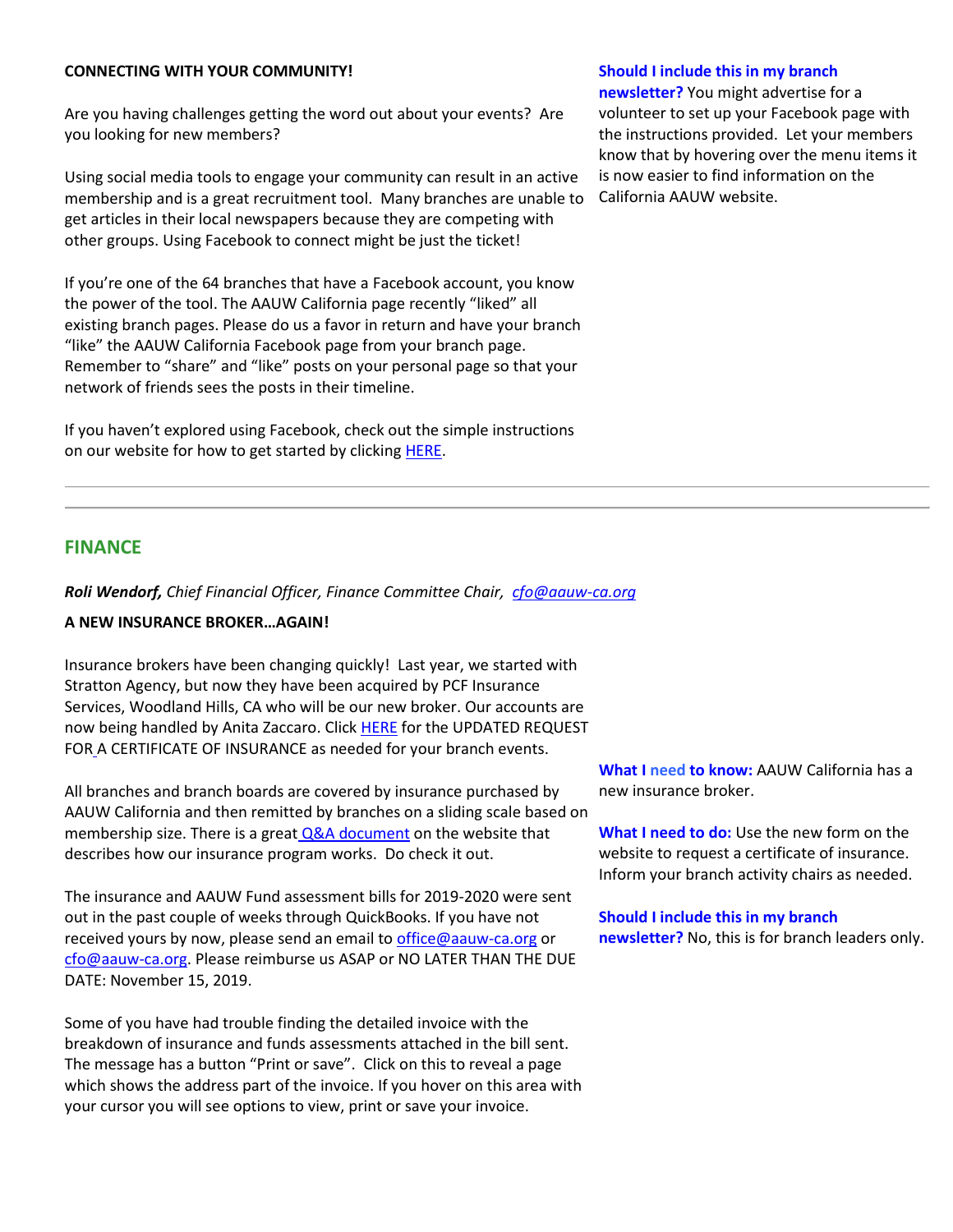# **PROGRAM**

*Lynne Batchelor, Secretary, and Kim Hernandez, Director, Program Committee Co-Chairs[, program@aauw-ca.org](mailto:program@aauw-ca.org)*

## **THANKS, BRANCHES!**

Thank you to all of the AAUW California branches who have been working diligently to promote our mission. At the branch level, this usually is accomplished on three levels.

- One is philanthropy as our branches raise money for local scholarships, Tech Trek, NCCWHSL and AAUW Fund.
- Another level is community action as our members register voters, table at university/community events, sponsor Speech Trek participants, participate in Women's Suffrage Marches, lobby legislators, etc. and
- The final level is education as our branches provide Work Smart and Start Smart sessions, hold pay equity events, organize leadership days for young women, sponsor candidate's forums and many other learning experiences for both the branch and the community.

We need your help! Please take a few minutes to tell us about your successful events/programs so that we may spread our mission in everexpanding circles. Just email a brief description of your events/programs t[o program@aauw-ca.org.](mailto:program@aauw-ca.org)

The AAUW Program Committee invites your participation in the work of our committee which includes the convention. Click [HERE](https://bor.aauw-ca.org/sendy/l/YlrJ763AeyF892b51vFm0EptRw/sK763KiWK892cFUsEFaIcJtHUg/fyEHDZSJcBk8fwh9mQqMHQ) to complete the application form online. All are welcome.

**What I need to know:** The Program Committee would like a brief description of successful events/programs also this committee is in need of additional members.

**What I need to do:** Identify any successful branch programs/events and send a brief description to the Program Committee.

**Should I include this in my branch newsletter?** No, this is for branch leaders only.

# **PROJECT OVERSIGHT**

## *Carol Holzgrafe, Project Oversight Committee Chair[, oc@aauw-ca.org](mailto:oc@aauw-ca.org)*

## **WHAT IS THE PROJECT OVERSIGHT COMMITTEE?**

• The Project Oversight Committee includes project leaders for Tech Trek and Speech Trek, plus specific POC members. Together we will work to help Speech Trek continue to run smoothly and to make the Tech Trek camper selection process and the camps themselves as fair and risk-free as possible.

Because this is such a litigious era, it is of extreme importance that all branches participating in Tech Trek follow the rules for selecting campers as described in the Tech Trek Policies and Procedures. Besides, treating all girls fairly and considerately is what AAUW members try to do naturally.

**What I need to now:** Determine if your branch would like to apply for a State Project Grant.

**What I need to do:** If so complete and submit the application.

**Should I include this in my branch newsletter?** No, this is for branch leaders only.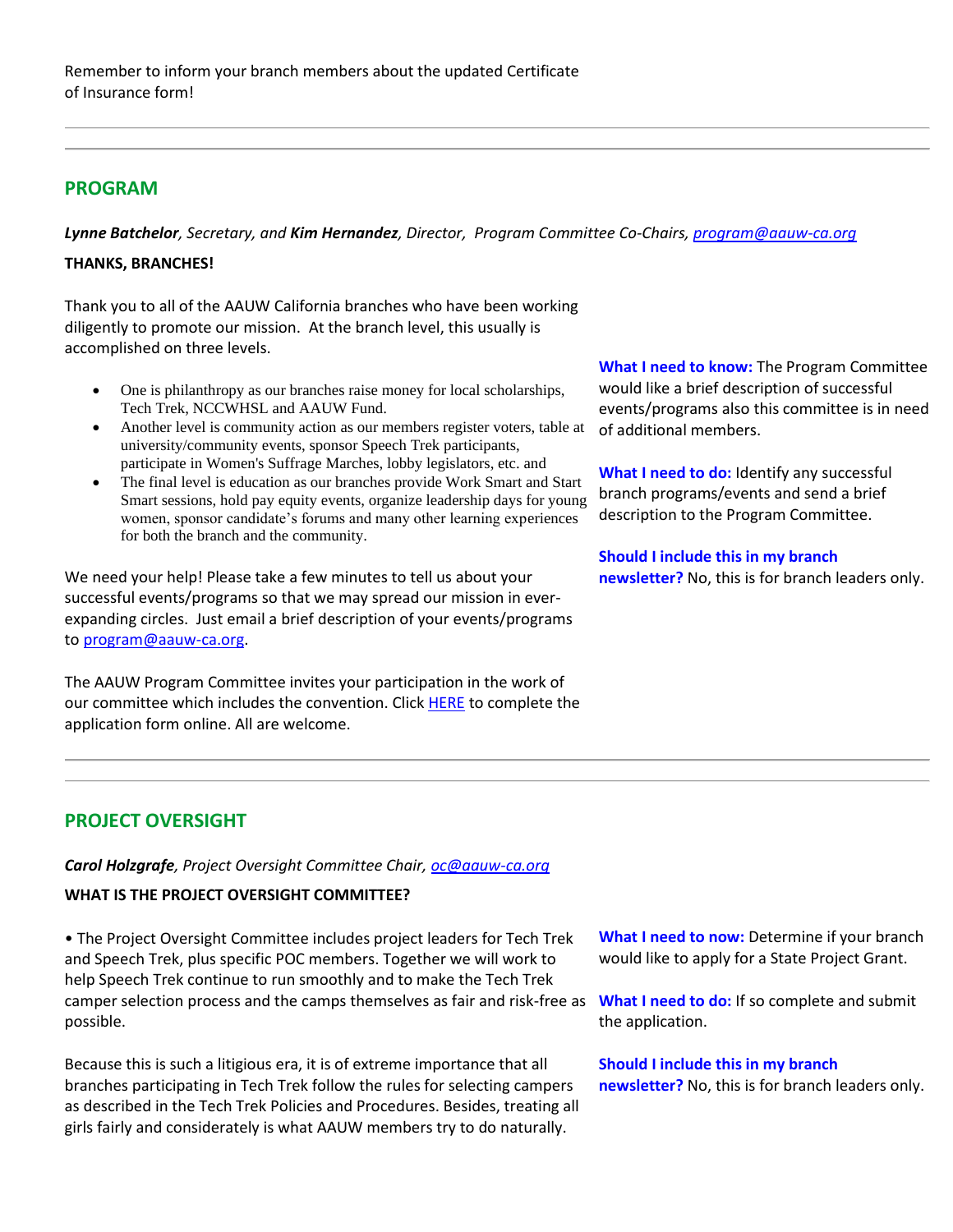Branches will receive the updated Tech Trek Policies and Procedures before camper selection begins.

• One more thing: the POC encourages branches with individual projects to apply for AAUW California State Project grants. We can help you get your project up and running. Click [HERE](https://bor.aauw-ca.org/sendy/l/YlrJ763AeyF892b51vFm0EptRw/hWsOyFz5eV96St7qJJChhw/fyEHDZSJcBk8fwh9mQqMHQ) for directions and application forms.

# **NOMINATIONS & ELECTIONS**

*Janice Lee, Nominations & Elections Chair, [nominating@aauw-ca.o](mailto:nominating@aauw-ca.org)*

# **LOOKING FOR LEADERSHIP TALENT…HOW ABOUT YOU?**

Part of our role as California leaders is to ensure the continuity of our state board of directors in their efforts to support the mission and our branches.

In the coming months, IBC and branch leaders will be contacted by the Nominations & Elections Committee to ask for nominations from your regions or branches. It's not too early to start thinking about nominating individuals with leadership talent and skills who will contribute to our state board. In fact, we know you have it! Please consider yourself as a candidate.

The AAUW California 2020 election will be held at the State Convention next April. The open board positions are:

- Seven Directors (2020-2022)
- One Secretary (2020-2022)

Candidate Nominations are due December 1, 2019. Need more info? Click [HERE](https://bor.aauw-ca.org/sendy/l/YlrJ763AeyF892b51vFm0EptRw/Fem892v6l1RFYuYBU2va60eA/fyEHDZSJcBk8fwh9mQqMHQ) or contac[t nominating@aauw-ca.org.](mailto:nominating@aauw-ca.org)

The Nominations & Elections Committee is also looking for one more member to join the committee. How About You? Click [HERE](https://bor.aauw-ca.org/sendy/l/YlrJ763AeyF892b51vFm0EptRw/sK763KiWK892cFUsEFaIcJtHUg/fyEHDZSJcBk8fwh9mQqMHQ) to complete the application form online.

**What I need to know:** The state Nominations and Elections Committee is looking for candidates for the board of directors and for committee members.

**What I need to do:** Recruit individuals to serve on the state board or to join the Nominations and Elections Committee.

## **Should I include this in my branch**

**newsletter?** Yes, and direct members to the website to submit a nomination form.

# **PUBLIC POLICY**

*Kathleen Harper, Director, Public Policy Committee Chair[, publicpolicy@aauw-ca.org](mailto:PublicPolicy@aauw-ca.org)*

# **AAUW CALIFORNIA PUBLIC POLICY PRIORITIES ARE HELPFUL TO BRANCHES**

AAUW California members voted to approve the 2019-2021 California Public Policy Priorities in May. These guide our Public Policy program which supports AAUW's mission to advance equity for women and girls through advocacy. Our Public Policy Committee uses these in selecting

**What I need to know:** The state Public Policy Committee had identified which legislative bills it will support.

**What I need to do:** Get a copy of the 2019- 2021 Public Policy Priorities on the state website. Share with members and community.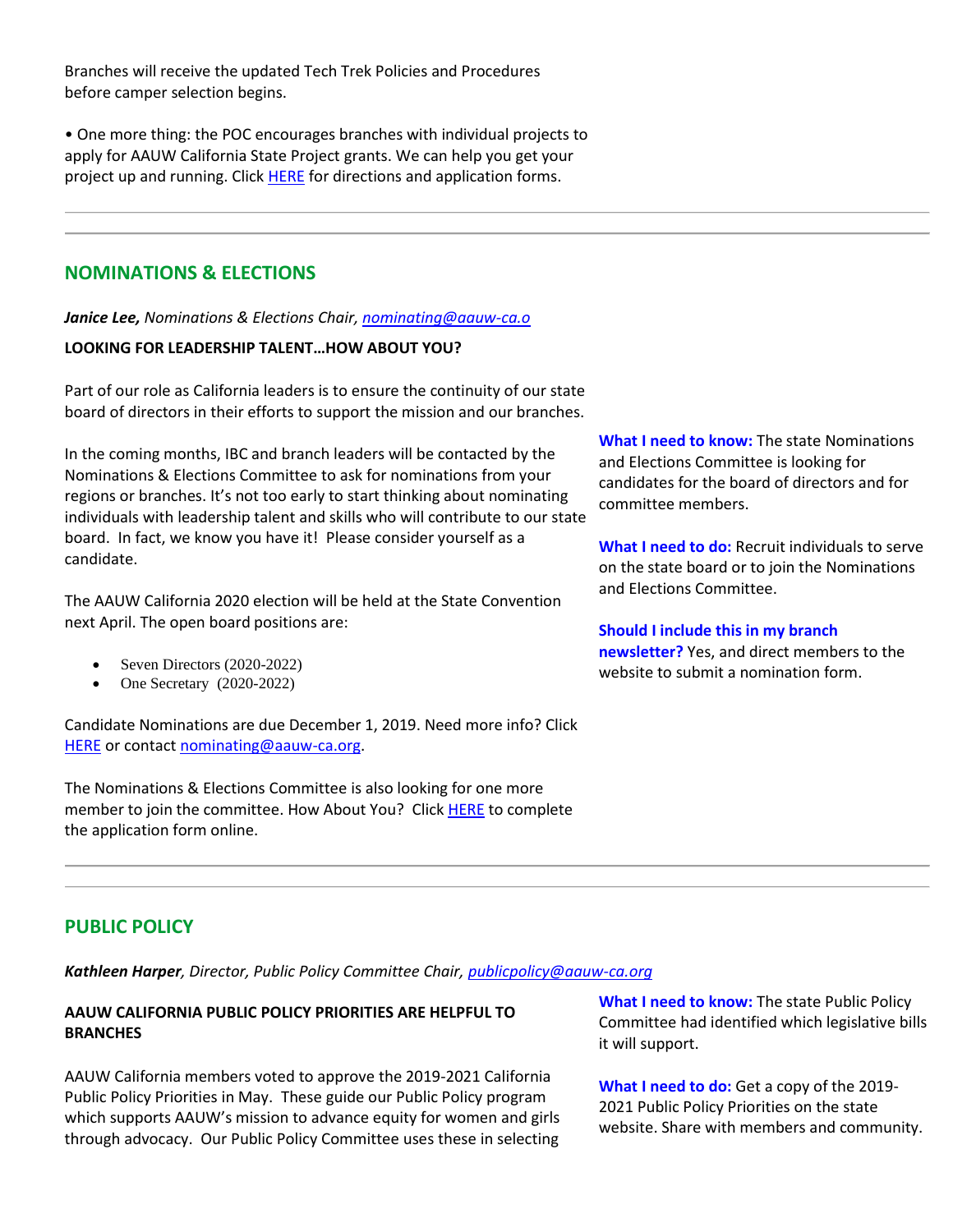legislative bills on which we take positions in March each year. You can use **Should I include this in my branch**  them in branch activities too: **newsletter?** Yes.

- Use as a guide as you plan your programs for the year.
- If issues arise in your community, the priorities can be a guide in deciding whether to take positions.
- Use them as an educational tool to acquaint elected officials or potential new members about AAUW's mission.

You can contact the AAUW California office to obtain a small number of copies. Better yet, go to the website and print your own. Every member of your board should have a copy! Clic[k HERE](https://bor.aauw-ca.org/sendy/l/YlrJ763AeyF892b51vFm0EptRw/LnR19pYUI99aeRhemBirvQ/fyEHDZSJcBk8fwh9mQqMHQ) for the 2019-2021 AAUW California Public Policy Priorities including a copy of the AAUW Public Policy brochure.

# **BRANCH SUPPORT**

*Sharyn Siebert, Director, Branch Support Committee Chair[, branch@aauw-ca.org](mailto:branch@aauw-ca.org)*

#### **"FINAL ANSWER"**

Since the beginning of our new fiscal year, I have received several unusual phone calls from branch leaders asking questions that gave me a chance to do some interesting and helpful research.

I am happy to answer your questions, no matter how arcane or unusual, or refer you to places to find answers. As chair of the Branch Support Committee on the AAUW California Board, that is part of my charge.

You don't need to be a branch leader to contact me, or any other AAUW California Board member. Speaking to both leaders and members around the state keeps us in touch. Remember, we are members, just like you.

**What I need to know:** The Branch Support Committee Chair is available to answer questions from both branch leaders and members.

**What I need to do:** Contact the Branch Support Chair if you cannot find answers to your questions easily.

**Should I include this in my branch newsletter?** No, this information is for branch leaders only.

# **SPECIAL PROJECT FUND (SPF)**

#### *Shelley Mitchell, SPF President, [spfund@aauw-ca.org](mailto:spfund@aauw-ca.org)*

#### **SPF HAS A NEW WEBSITE**

Visit the new SPF website to get all of the information you need to create a branch project or scholarship fund with nonprofit status, which makes all donations fully tax-deductible or to get more information on your branch's contributions to state projects like Tech Trek or Speech Trek! Clic[k HERE](https://bor.aauw-ca.org/sendy/l/YlrJ763AeyF892b51vFm0EptRw/QyozTVMJzG8fB46krfqLqA/fyEHDZSJcBk8fwh9mQqMHQ) to find the new website.

Launched in August, the website contains everything you need to know about SPF and how to use it! All SPF forms and documents are there. If you have questions about SPF, you can email the appropriate board

**What I need to know:** Special Project Fund (SPF) has a new website.

**What I need to do:** Consult the new website exclusively for all the information regarding making donations tax-deductible and to contact SPF board members.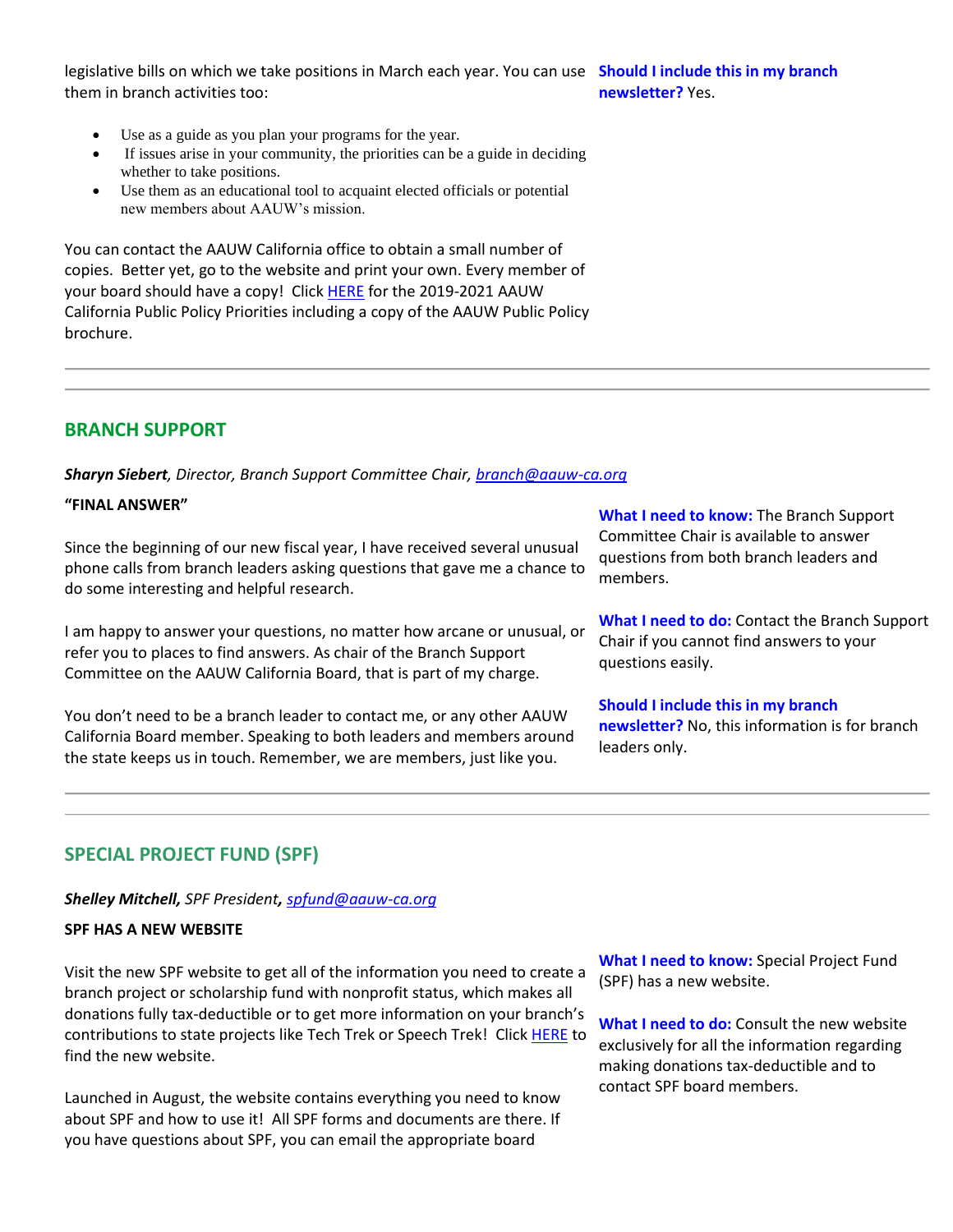member(s) directly from the website. Please use the new emails when contacting SPF for all correspondence.

It is not too early to make annual RMD (Required Minimum Distribution) donations to projects and scholarships! You should do it no later than Dec. 1 so it can be processed properly AND designate exactly where it is supposed to be credited. We will have more detailed information next month, but meanwhile, click **HERE** if you need more information.

Please inform your members about the new website, BOOKMARK it, add it to your branch directory & newsletter.

#### **Should I include this in my branch**

.

**newsletter?** Yes, members should be aware of the SPF entity and how it works.

# **SPEECH TREK**

*Marlene Cain, AAUW California Speech Trek Coordinator, [speechtrek@aauw-ca.org](mailto:speechtrek@aauw-ca.org)*

## **SHINE A SPOTLIGHT WITH SPEECH TREK!**

- Have you been looking for a cost-effective way to increase your branch's visibility?
- Do you see a need to showcase democratic values by encouraging meaningful public discourse?
- Would you welcome an opportunity to introduce your branch to the next generation?

If so, look no further than Speech Trek! Click [HERE](https://bor.aauw-ca.org/sendy/l/YlrJ763AeyF892b51vFm0EptRw/QL763pvD8nedpF6oTsGBdDHA/fyEHDZSJcBk8fwh9mQqMHQ) for all the details and spotlight your branch with Speech Trek!

What is the cost? A \$25 entry fee, which accompanies the branch's notification of its 1st place winner. Additional costs are at the discretion of the branch.

Don't be left behind! 2019-2020 is the year to host a Speech Trek contest. The 2019-2020 topic dovetails with the 100th anniversary of women's right to vote, and asks: "Are Men and Women Truly Equal Today, or Are the Suffragists of 1920 Still Suffering in 2020?"

Kudos to branches Del Mar-Leucadia, Napa and Big Bear Valley, who have already submitted their intent to participate (aka Memo of Understanding (MOU) in the 2019-2020 Speech Trek contest. Deadline for branches to submit their MOU (found in the Branch Tool Kit) is November 1, 2019.

The top three finalists will compete on April 18, 2020, during the AAUW California Convention in Northern California.

**What I need to know:** The Speech Trek topic is related to the anniversary of women's suffrage. The deadline to submit an MOU to participate is November 1, 2019.

**What I need to do:** Consult the Speech Trek toolkit on the website for details on participating.

**Should I include this in my branch newsletter?** Yes, share the topic with members.

# **AAUW CALIFORNIA CONVENTION 2020**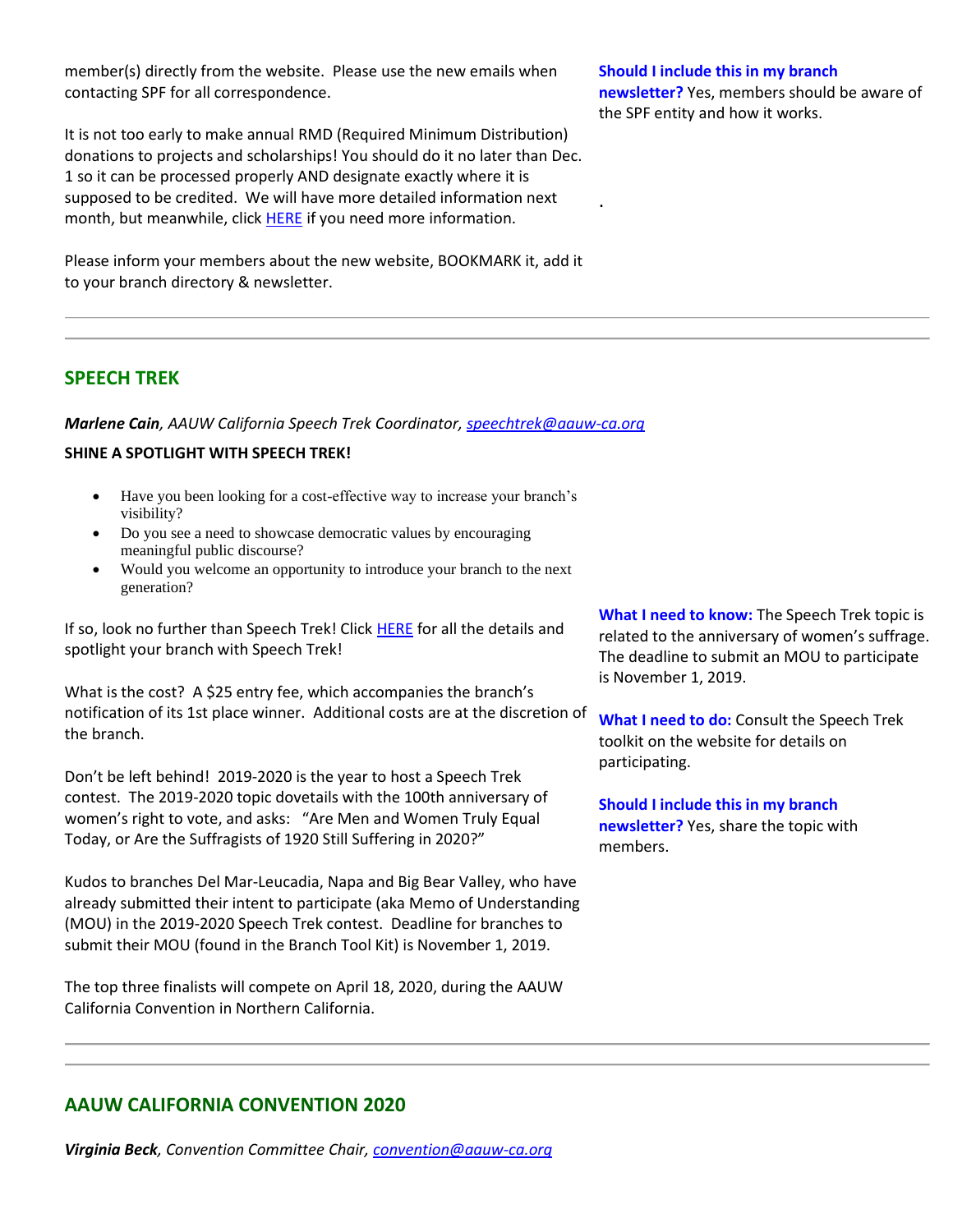## **REMEMBERING THE PAST, ROCKIN' THE FUTURE APRIL 17-19, 2020**

The AAUW California board and committees are working hard to bring you a convention that will energize you and your branch members. We will be celebrating the past as we look back at our fight for the vote and the legislation we helped pass, and then we will look to the future and the work still to be done.

We are all working on planning a wide cross-section of workshops, plenaries and speakers which may include:

- an update on AAUW Fund,
- membership diversity (whether it be by age, ethnicity or sexual orientation),
- civil conversations with others towards effective government,
- maximizing social media,
- fundraising,
- ADA requirements,
- partnering with young women in AAUW initiatives,
- encouraging young women to run for office, and
- registering youth to vote and participate in government.

Do you or your branch have an idea for a workshop, plenary or speaker? Click [HERE](https://bor.aauw-ca.org/sendy/l/YlrJ763AeyF892b51vFm0EptRw/wFxVqE2lvilNEp7EjSPaIA/fyEHDZSJcBk8fwh9mQqMHQ) to submit your idea using the workshop application form or email us at [convention@aauw-ca.org.](mailto:convention@aauw-ca.org)

You will also have the opportunity to complete the Work Smart program with an experienced facilitator.

There will be a chance to meet the candidates for the AAUW California Board of Directors. Directors and staff of AAUW California will be available to answer your questions. Several directors and staff of AAUW National will be there too.

Convention details and registration information will be in the winter issue of the California Perspective and on the AAUW California website.

## **SEE YOU AT THE CONVENTION.**

**What I need to know:** Planning for the state convention is well underway to celebrate the theme "Remembering the Past; Rockin' the Future."

**What I need to do:** Add the convention dates to your branch calendar. Submit any ideas for a workshop, plenary or speaker.

## **Should I include this in my branch**

**newsletter?** Yes, provide members the convention dates and the link to submit ideas.

# **TECH TREK**

*Susan Negrete, and Alice Hill, Tech Trek State Co-Coordinators, [techtrek@aauw-ca.org](mailto:techtrek@aauw-ca.org)*

## **IT'S TECH TREK TIME: 2020 CAMP PLANNING IS ALREADY UNDERWAY!**

Summer's over and as we move into fall, a great number of AAUW branches turn their attention to Tech Trek. We know you're getting busy!

• The California Tech Trek Committee will be working with the branch coordinators & treasurers and camp directors to assist in supporting the upcoming 2020 camp season.

**What I need to know:** Tech Trek planning is underway and packets will be distributed to branches soon.

**What I need to do:** Contact the state Tech Trek Committee Co-Chairs with the names of any new branch coordinators.